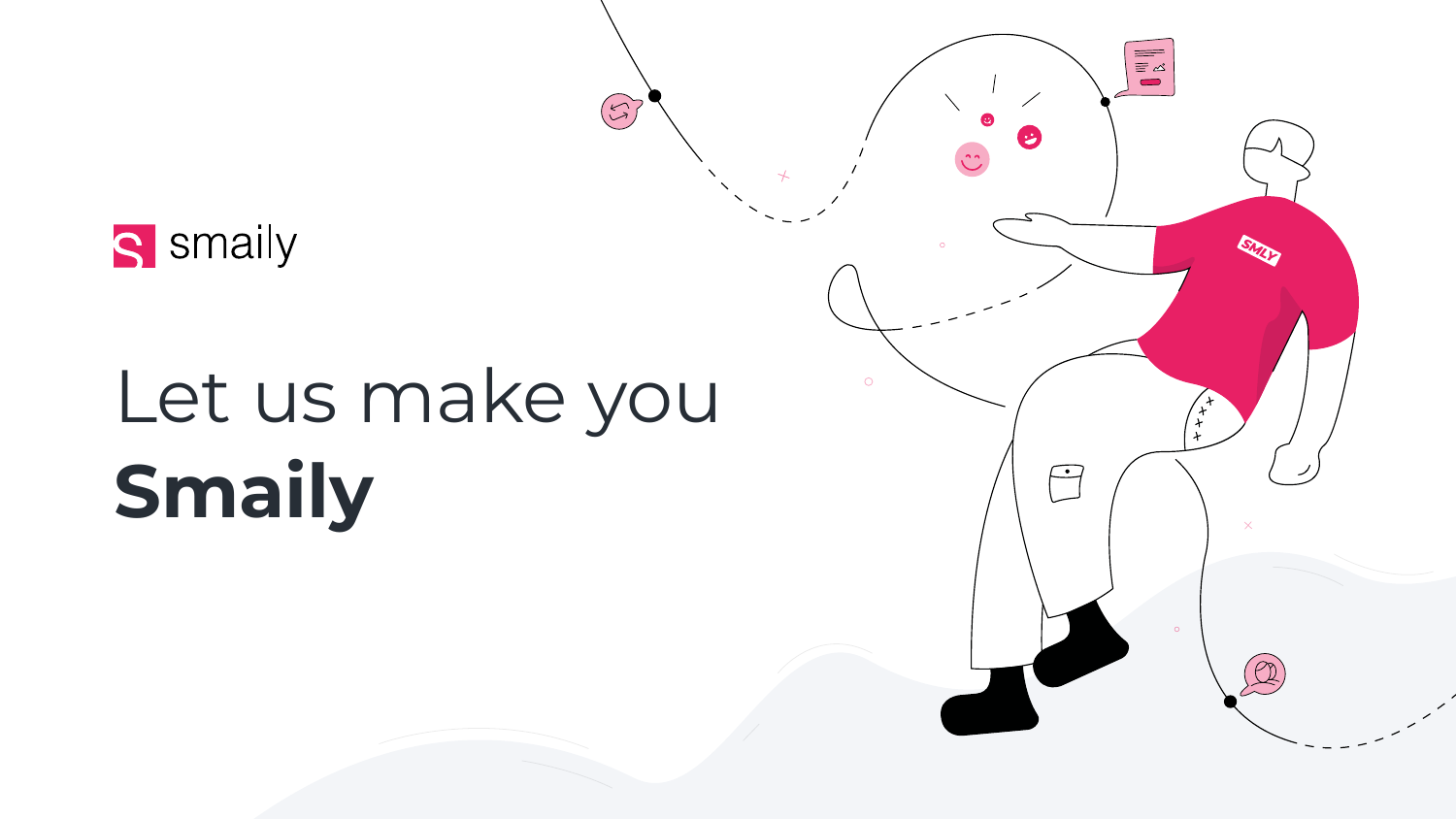

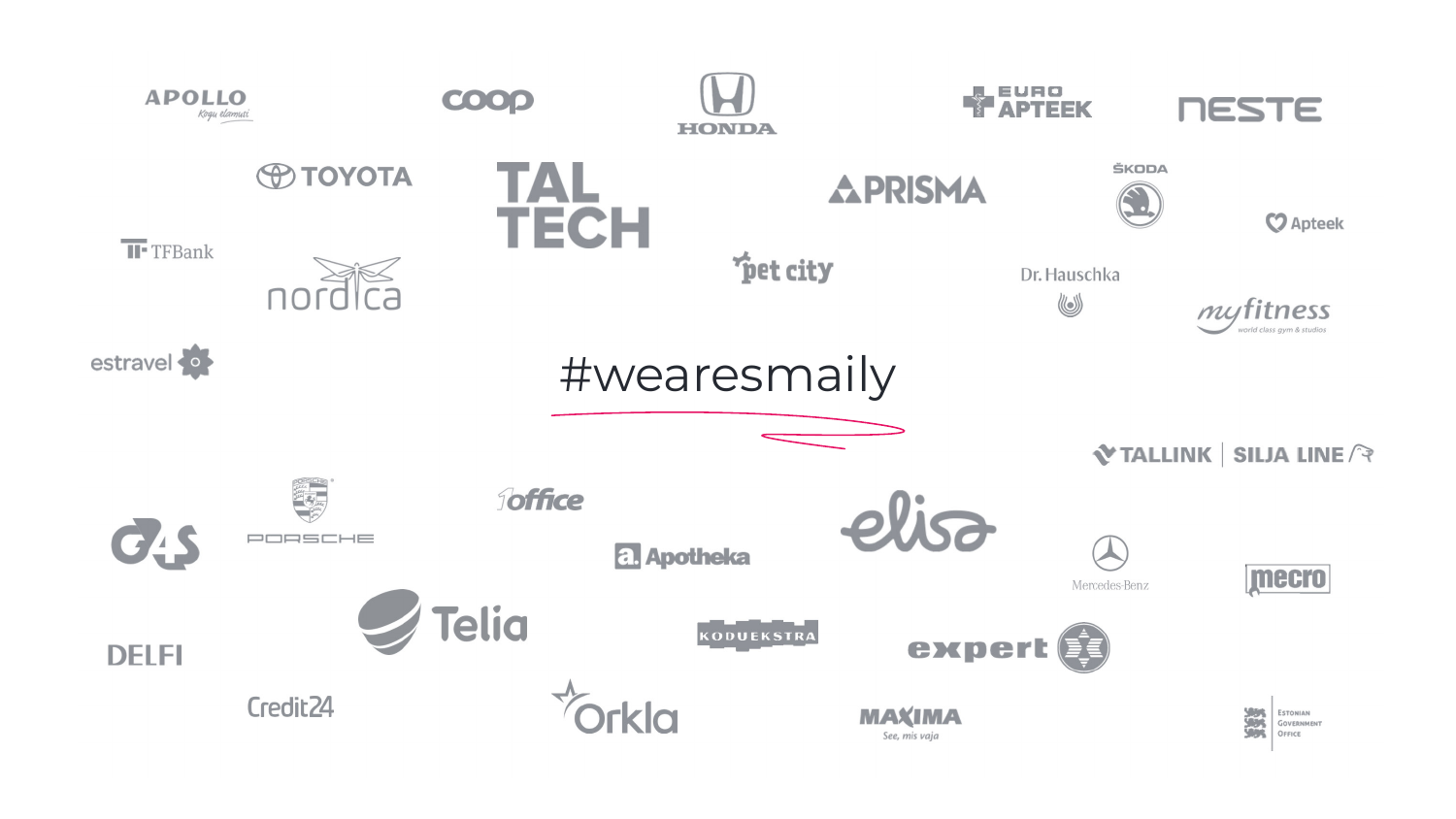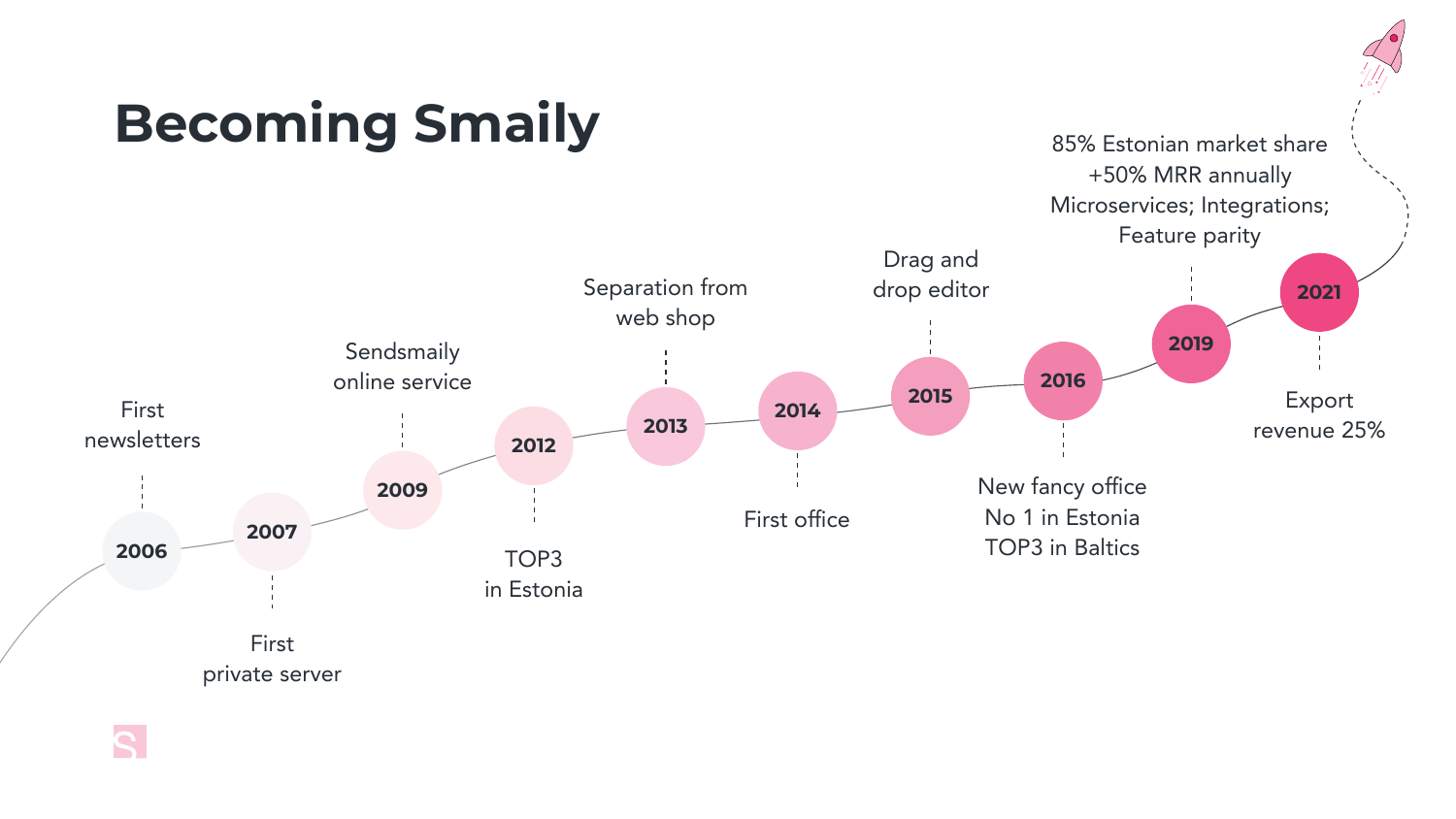# Smaily is an **intentionally simple** tool, to create and send beautiful email newsletters

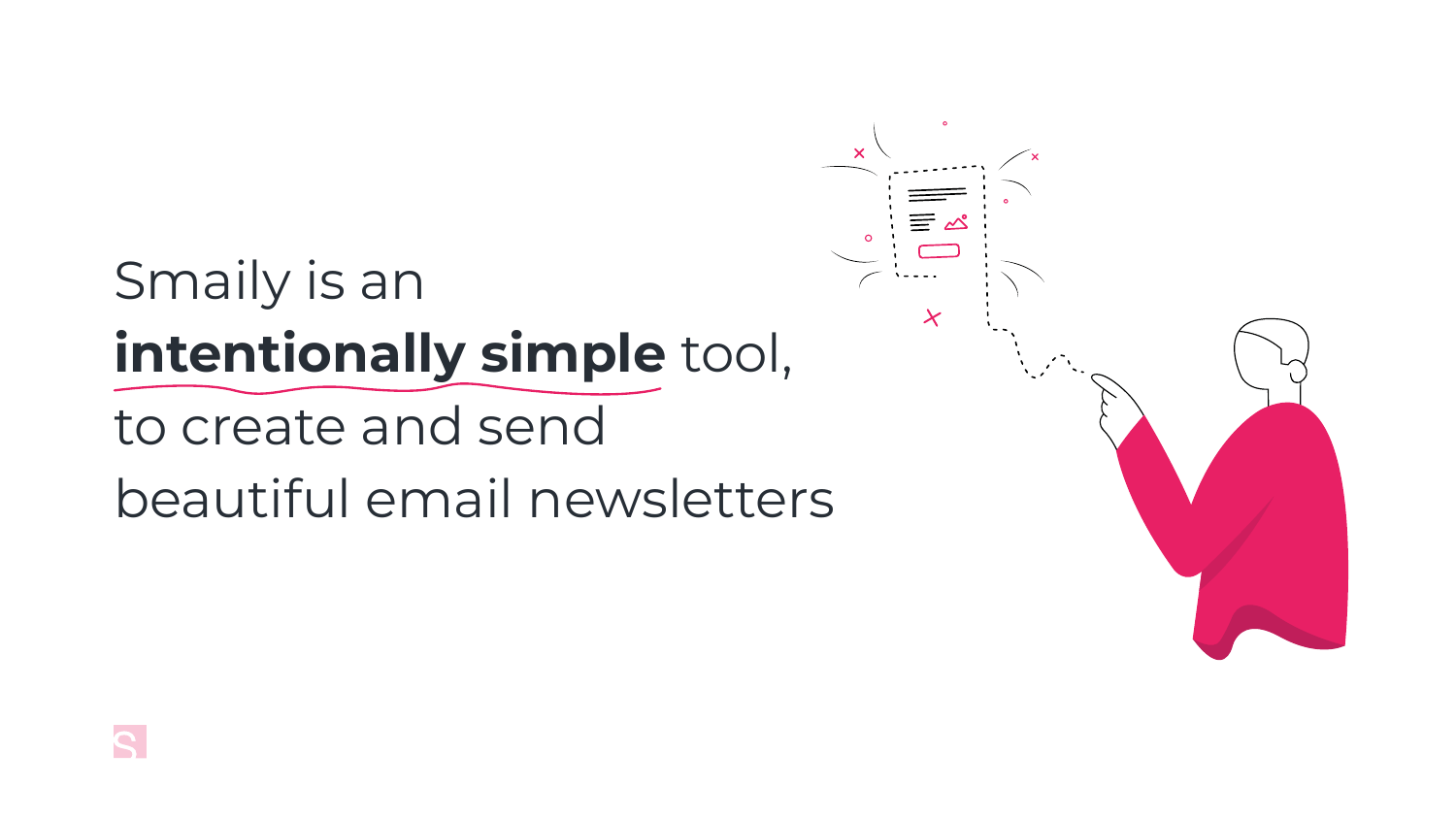# **Smaily in numbers**



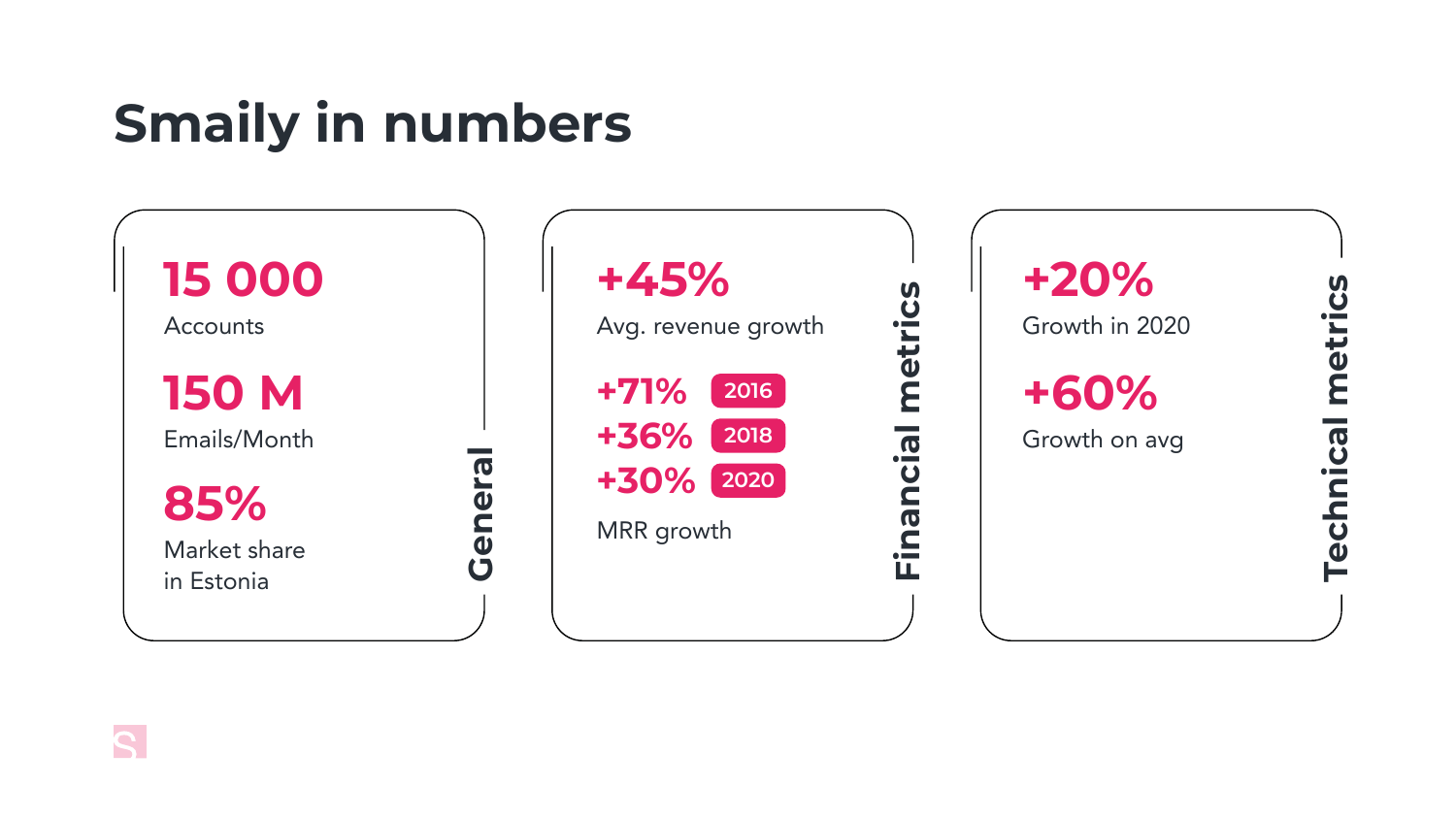## **Why Smaily?**



**Easy to use**



**Agency services**



## **Awesome automations**



**Access from everywhere**





## **Landing pages**



**Integrations for all**



## **24/7 support**



## **Budget-friendly**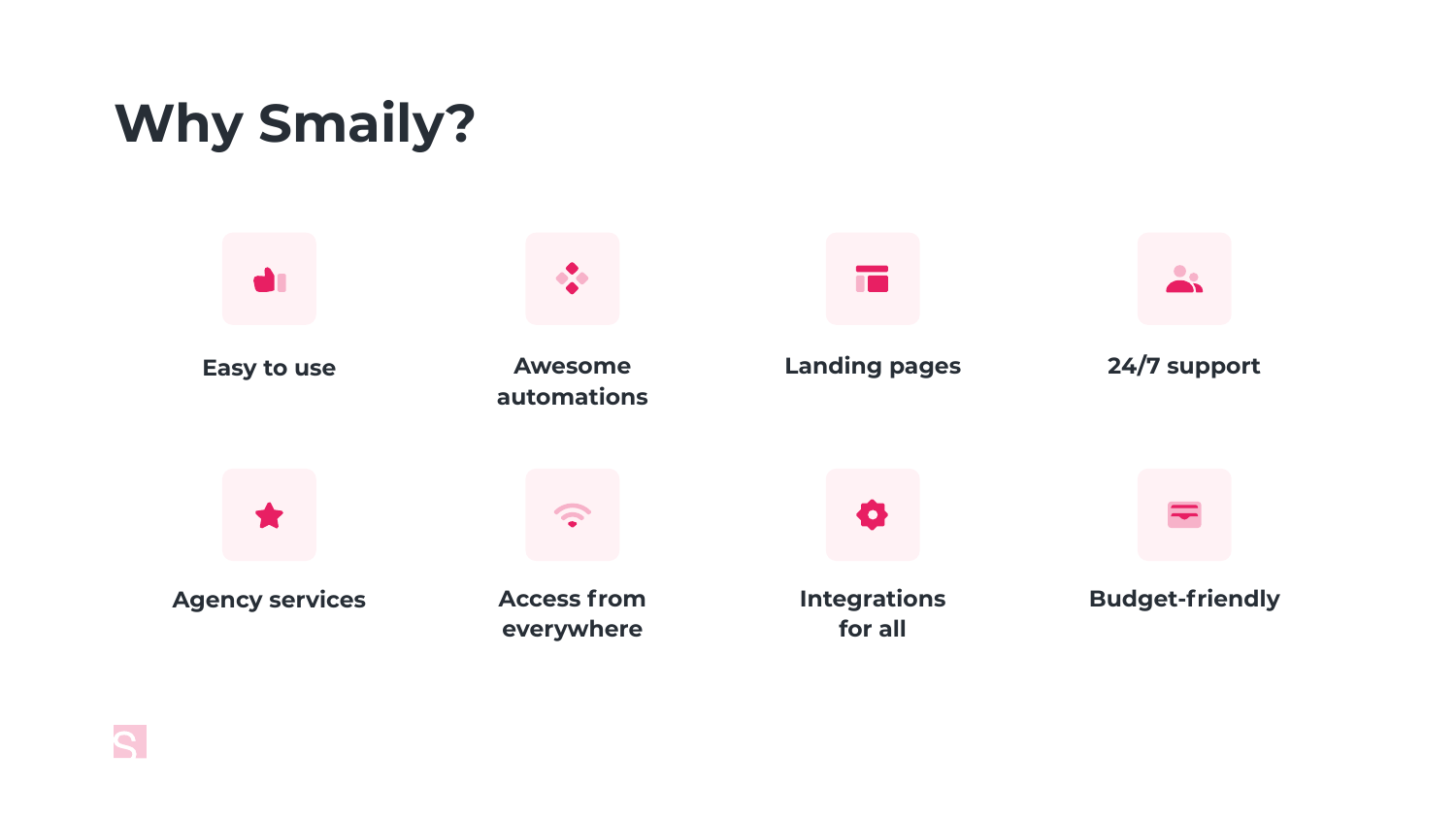# **We're at your service!**

Our team of 18 enthusiasts has your back in the battle for best email marketing campaigns!

Need a helping hand? We're here for you! No problem is too big or small. Give us a call your problems will be solved in minutes.

Leave it to our copywriters and HTML specialists to make your newsletter dreams a reality.





## $\langle \rangle$

Our team works tirelessly to offer you the best and most advanced email marketing platform and service.

## **Customer Support Agency Services Developers**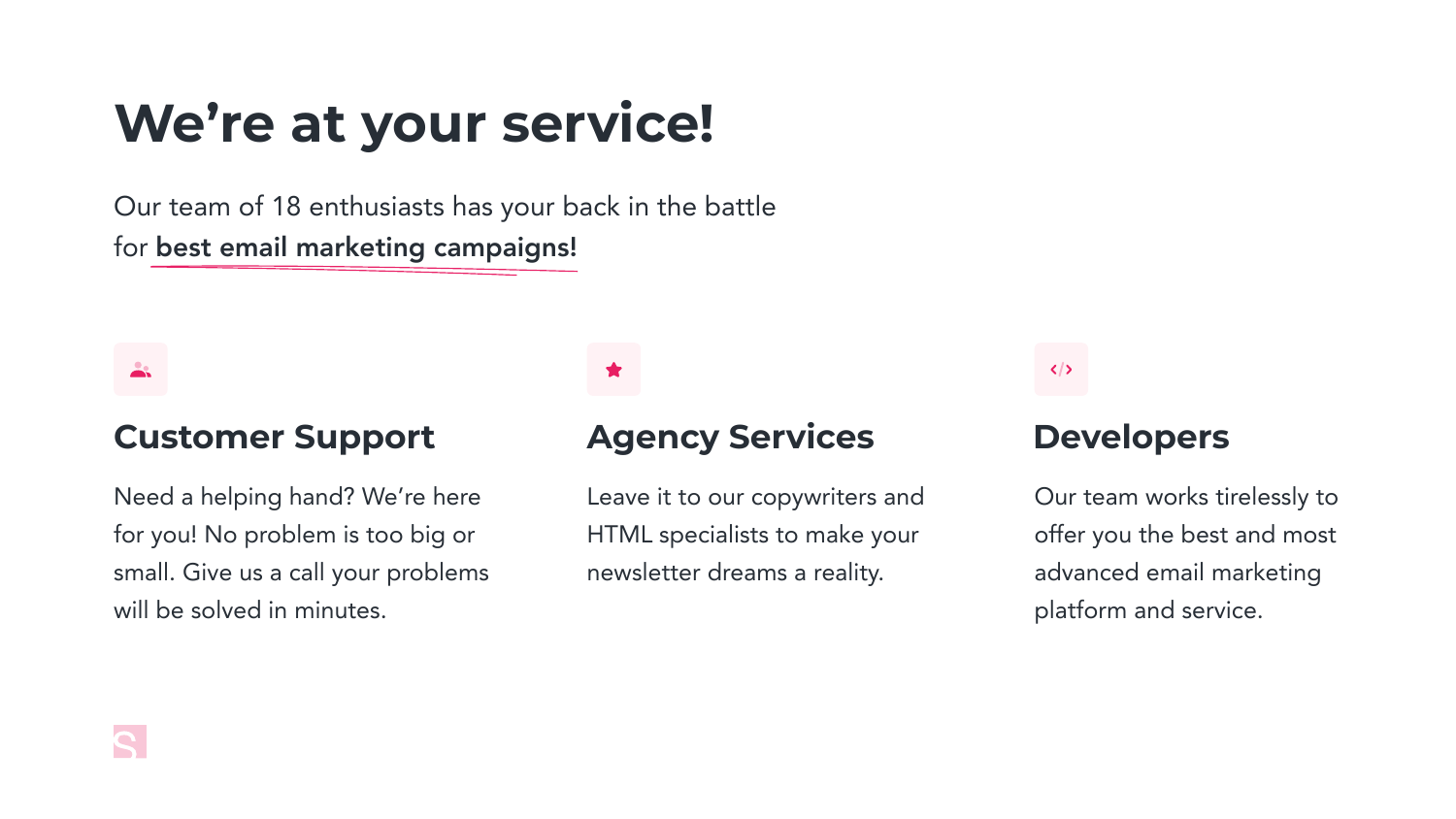| Benefiting                    | <b>Subs</b> |
|-------------------------------|-------------|
| the budget                    |             |
| $C_0$ at all the came footune |             |

Get all the same features, but pay less. About 30% less!

\* All our subscriptions include unlimited sending, all features and updates, support by email, live-chat, Skype and phone



| <b>Subscribers</b> | <b>Smaily*</b>     | <b>MailChimp</b> | <b>You save</b> |
|--------------------|--------------------|------------------|-----------------|
| 2 500              | 19€                | 29€              | $-34%$          |
| 12 000             | 73€                | 119€             | $-39%$          |
| 60 000             | 262€               | 333€             | $-21%$          |
| 100 000            | $356 \text{ } \in$ | 452€             | $-21%$          |
| 300 000            | 768€               | 1 237 €          | $-38%$          |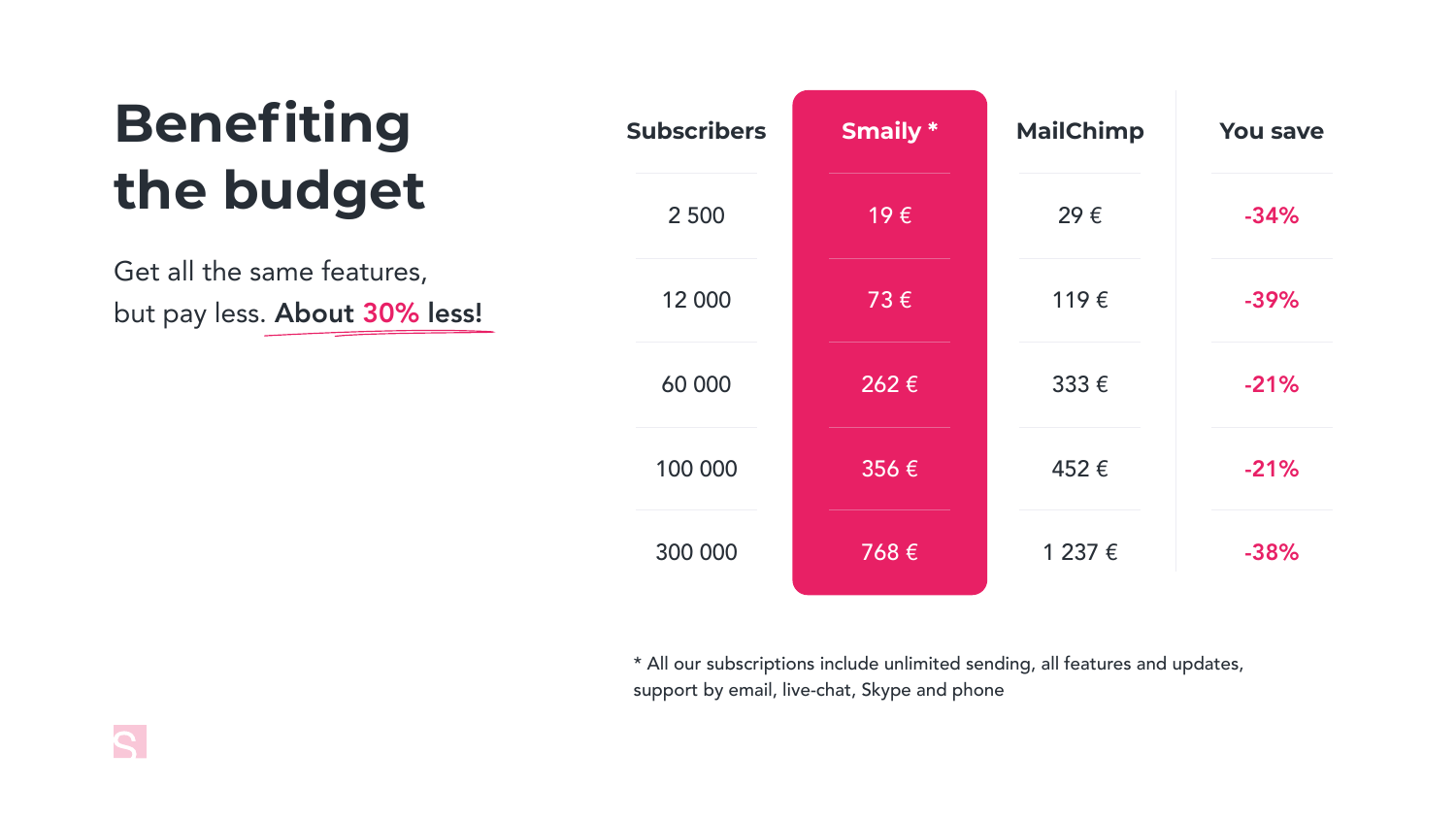# **Since we brought up competition With Smaily..**

- Over 10% more of your emails will be delivered.
- You can send an unlimited amount of emails to your contacts.
- You'll enjoy a higher open and click rate. Tried and tested!
- You can add up to 1200 tags to each contact. With MailChimp you're cut off at 30.
- You'll create an unlimited amount of lists. MailChimp will give you 5.
- You can send 4 different emails during an A/B test, compared to 2 given by the competition.
- Our amazing team has your back 24/7.
- We can import the contacts and templates for you.
- Y You'll get an in-depth overview of the platform.
- You'll create beautiful newsletters with ease.

## **Smaily vs MailChimp**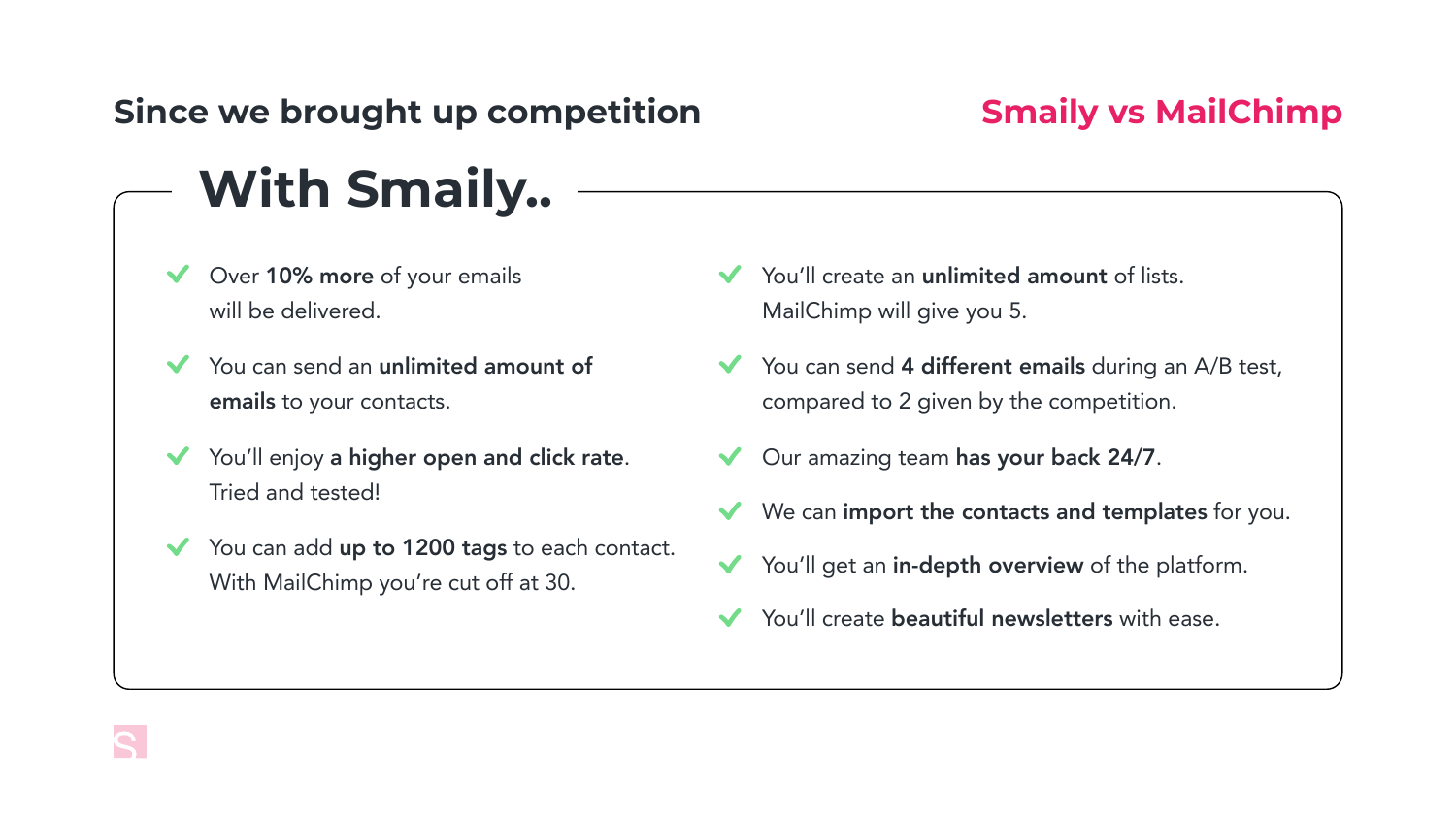







## PrestaShop











 $\left( 0 \right)$